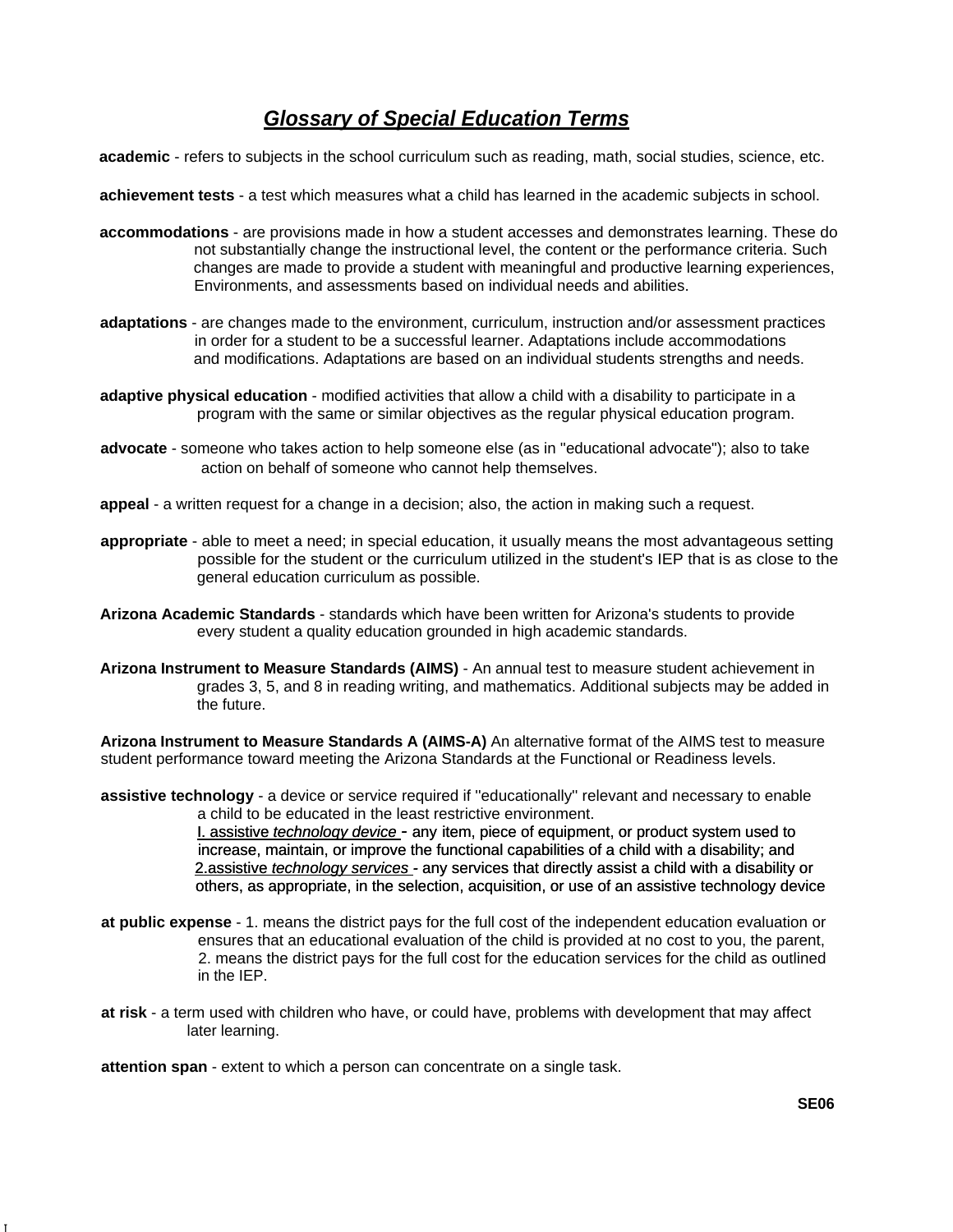**AZ Leading Education through the Accountability and Results Notification System (AZ LEARNS** - is an initiative for an accountability system to ensure all students have the skill and knowledge they need to succeed. Close statewide analysis of student data and student profiles can provide measures to influence decision making. (SAIS).

I

- **AZ READS**  is a comprehensive plan aimed at improving reading achievement in Arizona. It challenges Arizonans to participate in a statewide collaborative effort to make this vision a reality: that every Arizona child in Arizona will learn to read proficiently by third grade and remain a proficient reader through the twelfth grade.
- **auditory perception**  the ability to interpret or organize the sensory data received through the ear; an example would be the ability to differentiate between the sounds of the words leaf and leave
- **behavior intervention plan (BIP)** a written behavior plan that is targeted to include services and modifications designed to address the behavior so that it does not reoccur in the school setting or to promote a desired behavior.
- **child find**  state education agency (SEA) and public education agency (PEA) procedures for locating children ages birth through 21 with disabilities who are not receiving special education services (the unserved), or who are not receiving appropriate services (the under served)
- **child study team (CST)** a team of educators that meets to discuss concerns with a child's school performance. This team is a pre-referral step for trying interventions in the classroom setting before referring for an evaluation in special education. Also known as a student study team (SST) or teacher assistance team (TAT).
- **consent** permission parents may give after they have been fully informed regarding the activity the district or school wants to implement. This information must be provided to the parents in their native language or mode of communication. Parental consent is voluntary and may be revoked at any time
- **continuum of alternative placements**  a variety of placements available to meet the individual needs of children with disabilities; the continuum must include instruction in regular classes, special education classes, special schools, home instruction, instruction in hospitals and institutions, and instruction in other settings. The federal regulations require that the placement decision must be made on an individual basis, not on the availability of a program or programs or lack of a continuum of alternative placements. (Also see least restrictive environment)
- **developmental history**  a charting of the progress in the steps or stages of growth and development of a child (ages birth to 18 years) in such skills as sitting, walking, talking, physical, social, and emotional development.
- **disability**  the result of any physical, sensory or mental condition that affects or prevents one's ability to develop, achieve, and/or function in an educational setting at a normal rate
- **District Assessment Plan (DAP)** each district/charter is required by law to develop an assessment plan that covers all areas of the curriculum. It should be a plan that includes various learning styles and abilities. All students in each district regardless of disabling condition will be assessed.
- **dispute resolution**  an ADE program for districts/schools and parents with issues and concerns. It may be handled informally through early dispute resolution, through mediation, through a written complaint to the department or through due process. All of these are intended to provide solutions to concerns at the lowest level possible.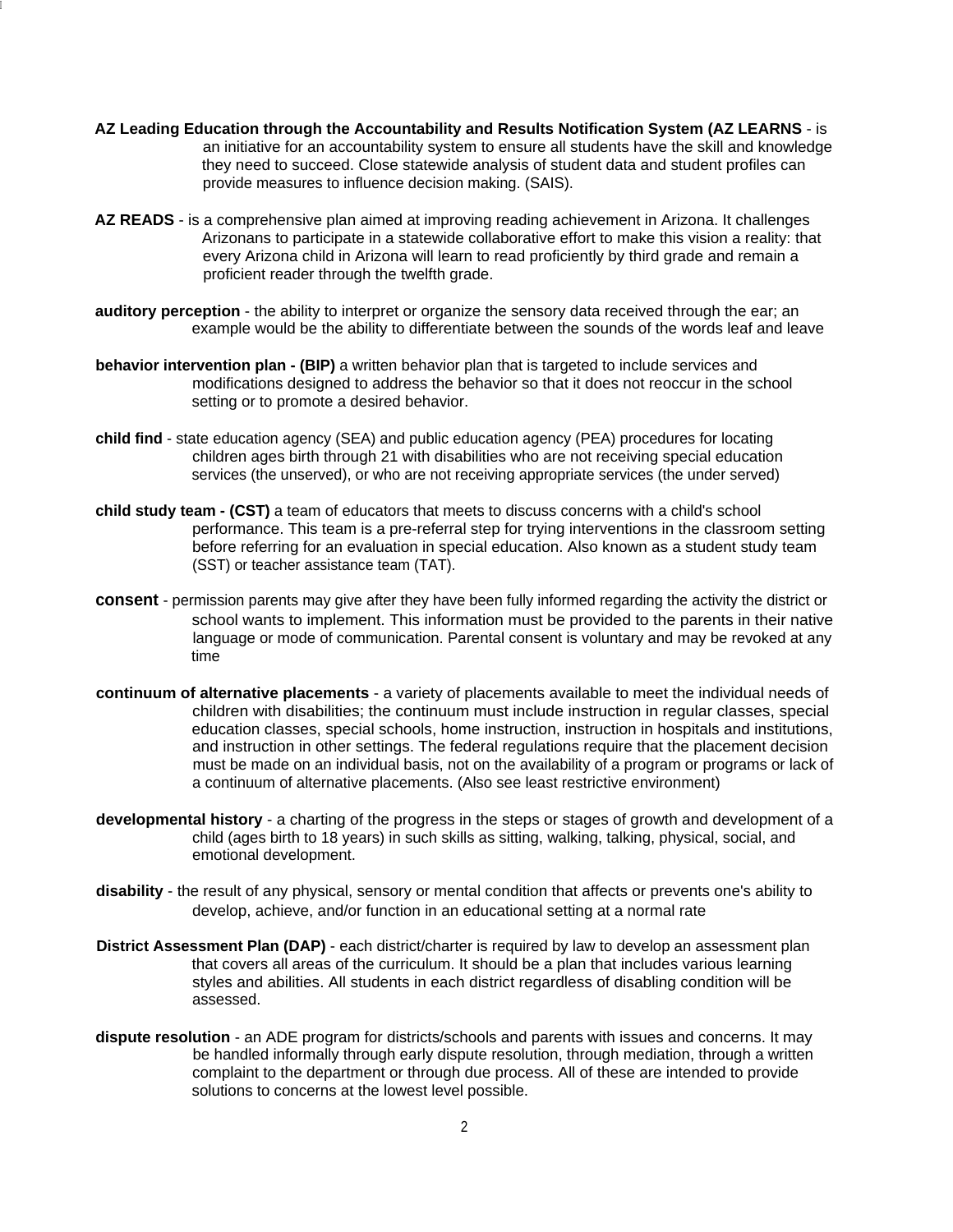**due process** (procedure) - action that protects a person's rights; in special education, this applies to action taken to protect the educational rights of students with disabilities. An example is the use of due process hearing to settle a dispute between parents and the school or district.

**eligible** - able to qualify to receive special education services based on standard criteria.

## **English Language Learners - (ELL) or (EL)**

- **evaluation**  a collection and review of information about a child's learning needs, which may include social, psychological. and educational assessments used to determine need for special services; a process using observation, testing, and test analysis to determine an individual's strengths and weaknesses to plan his or her educational services. Parental consent for initial evaluation must be obtained for this process.
- **evaluation team**  a team of people, including the child's parents and specialists from different areas of expertise who observe and test a child to identify his or her strengths and weaknesses
- **extended school year (ESY)** additional special education and related services for a child with a disability to supplement the normal school year which are provided as part of a free appropriate public education **(FAPE)** for time periods when school is not in session.
- **free appropriate public education (often known as FAPE)**  one of the key requirements of Public Laws 94-142 and 101- 476 and 105-17, which states that an education program must be provided to all eligible children (regardless of disability) without cost to families. ''Appropriate'' is not defined, but other references within the law imply the setting that can best meet the child's educational needs so the child can benefit from his/her education.
- **functional behavior assessment (FBA)** is a targeted assessment that addresses a students behavior that needs to change. The results are to be used to develop a behavior intervention plan to replace the unwanted behavior or to stimulate wanted behavior. The IEP team must look at reinforcers and consequences that will ensure that the behavior does not reoccur in the school setting.
- **IDEA '97** abbreviation of the title of Public Law 105-17 Individuals with Disabilities Education Act, 1997.
- **identification**  the process of locating, identifying, and evaluating children needing special education services.
- **Independent (outside) Educational Evaluation (IEE)** an educational evaluation conducted by a qualified examiner outside the school system which must be considered by the school system making decisions about the child's education.
- **Individualized Education Program (IEP)**  a written education plan for an eligible child with disabilities developed by a team of professionals (teachers, therapists, etc.) and the child's parents; it is reviewed and updated yearly and describes how the child is presently performing, what the child's learning needs are, and what services will be provided to the child.
- **Individualized Family Service Plan (IFSP) -** a written plan for an eligible infant or toddler (ages birth to three years with developmental delays developed by a team of qualified professionals and the family; the IFSP must contain the level of development, strengths/ needs, major goals or outcomes expected, services needed, date of the next evaluation, and the starting date of the present **IFSP.**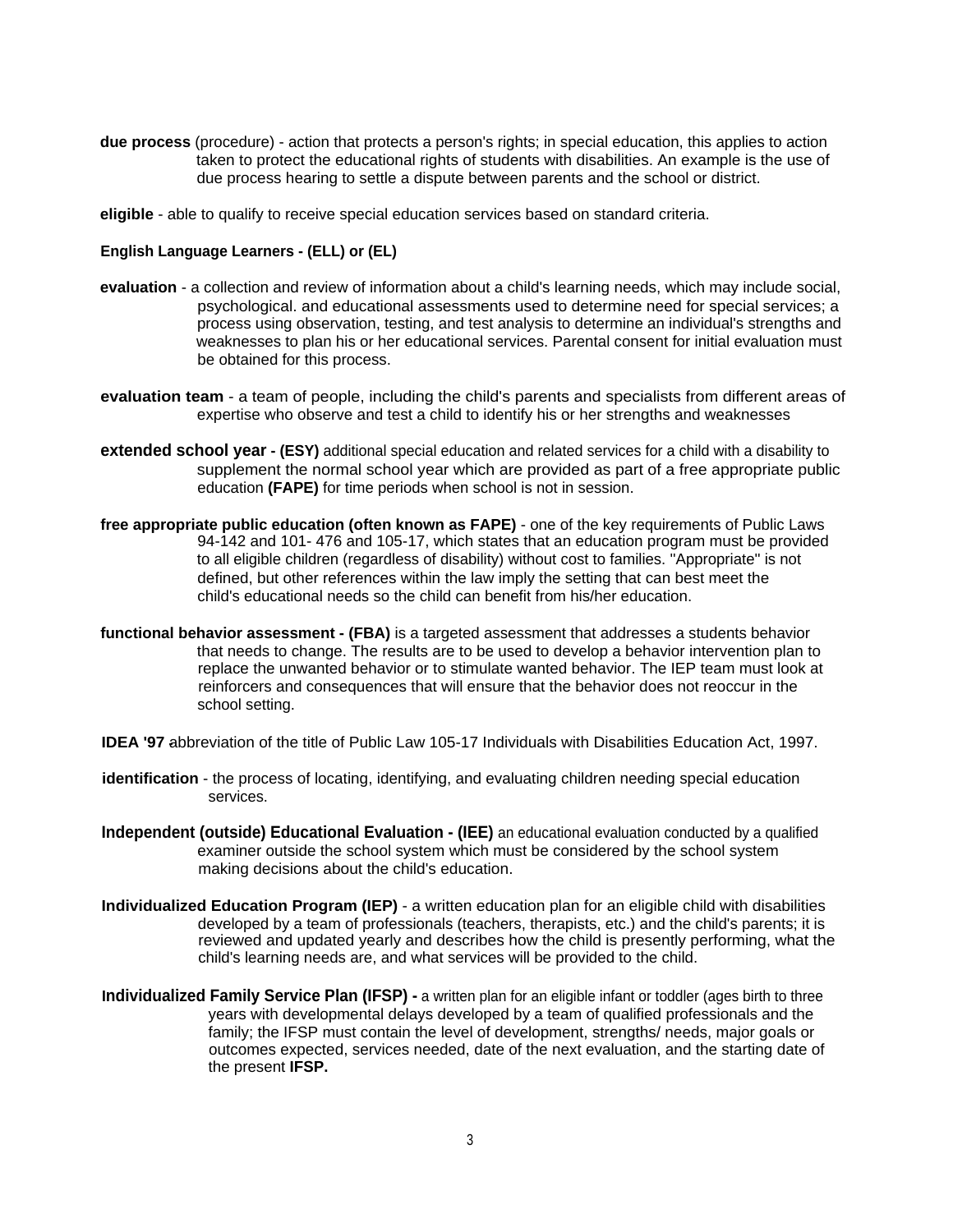- **Interim Alternative Educational Setting (IAES)**  1. A physical location, not to exceed 45 days outside the regular classroom, determined by the IEP team to be appropriate for a student with a disability. 2. A change in the physical location of where a student with a disability will receive his/her instruction, usually the result of a disciplinary action. The general curriculum will continue to be available to the student, as well as services and modifications as necessary. 3. A change in placement ordered by an administrator or an IEP team for behavior that includes weapons or illegal drugs.
- **least restrictive environment (LRE)**  to the maximum extent appropriate, children with disabilities are educated with children who are not disabled
- **location**  refers to setting on the continuum of alternative placements; it does not refer to the particular school, classroom, or teacher in which/by whom a child's IEP will be implemented
- mediation an informal intervention between parents and a school system to resolve disputes
- **Medicaid in the Public Schools (MIPS)**  third party payment for covered services performed by qualified providers reimbursed to the school or district from Medicaid.
- **modifications**  are substantial changes in **what** a student is expected to learn and to demonstrate. Changes may be made in the instructional level, the content or the performance criteria. Such changes are made to provide a student with meaningful and productive learning experiences, environments, and assessments based on individual needs and abilities.
- **multidisciplinary evaluation team (MET)**  a team composed of educators, administrators, agency staff, and parents as equal team members. This team reviews existing data and any additional evaluation data to determine if the student is eligible for special education services.
- **network**  in special education, an active group made up of people who communicate with one another to exchange information and share resources on common interests.
- **No Child Left Behind (NCLB)** four basic education reform principles: stronger accountability for results, increased flexibility and local control, expanded options for parents, and an emphasis on teaching methods that have been proven to work.
- **occupational therapy (OT)** a rehabilitative process directed by an occupational therapist whereby purposeful activities are employed as a basis for improving muscular control; may focus on fine motor development and/or the upper half of the individual's body; may be a related service for children with disabilities if it is determined necessary for an appropriate education.
- **parent training and information centers (PTIS)** projects that provide information and training to parents of children with special needs about acquiring services, working with schools and educators to ensure the most effective educational placement for their child, understanding the methods of testing and evaluating a child with special needs, and making informed decisions about their child's education.
- **physical therapy (PT)** the treatment of disabilities using massage, exercise, water, light, heat, etc., all of which are mechanical rather than medical in nature. Physical therapy is practiced by a professionally trained physical therapist under the referral of a physician; in school it may be a related service if it is determined to be educationally necessary.
- **policy/policies**  assurance statements that guarantee certain procedures will routinely be followed by staff as related to early intervention and special education programs. The rules that a state or local school system has for providing services for and educating students with special needs.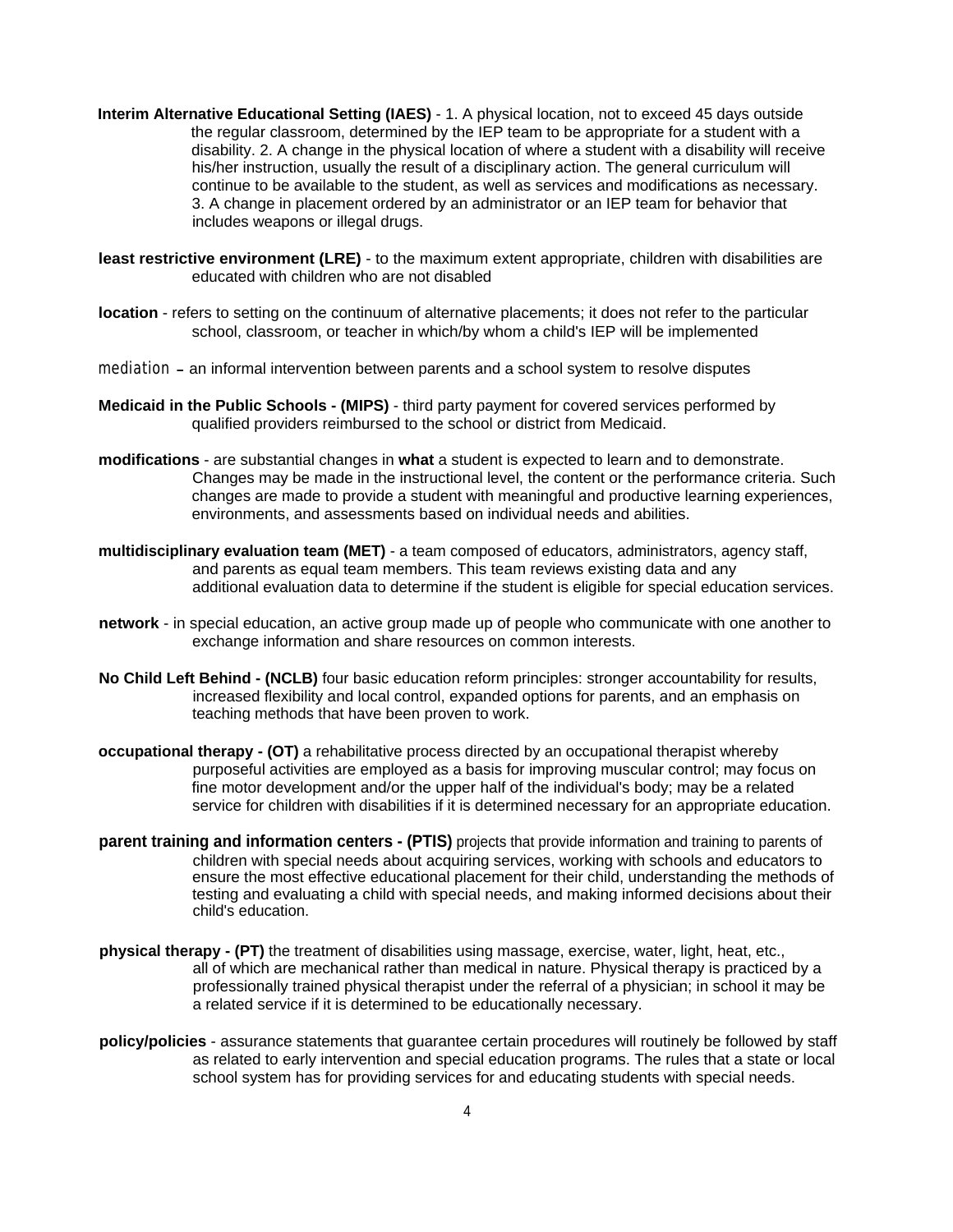- **present level of educational performance** precisely (accurately, clearly) describes the child's performance in academic areas, non-academic areas, communication, daily living skills, etc on the IEP.
- **prior written notice**  a written document the district or school gives to the parents of special education students when they propose or refuses to initiate a change in the identification, evaluation, placement, or provision of free appropriate public education. This document must include 1) a description of the action proposed or refused and why that action was taken 2) any other options considered in taking that action and why those were rejected; 3) which tests, evaluations, or records the school used to support that action, 4) a description of any other factors involved in taking the action; and 5) a full written explanation of procedural safeguards; and 6) a list of contacts to explain procedural safeguards to parents.
- **Public Education Agency (PEA)** means a school district, charter school, accommodation school, state supported institution or other political subdivision of the state that is responsible for providing education to children with disabilities.
- **Public Law 105-17 Individuals with Disabilities Education Act (IDEA), amendments of 1997***,* the current federal law that governs requirements for special education services.
- **Public Law (P.L.) 94-142** *also* **called the Education for All Handicapped Children Act (EHA).** The first federal law mandating special education. Passed in 1975 requiring that public schools provide a *free appropriate public education* to school-aged children ages five through twenty-one (exact ages depend on the state's mandate), regardless of disability.
- **Public Law (P.L.) 101-476** an amendment to P.L. 94-142 (1975) passed in 1990 requiring that public schools continue to provide a *free appropriate public education* to children ages 3 -21, including Autism and Traumatic Brain Injury, regardless of the disability; also called the Individuals with Disabilities Education Act (IDEA).
- **Public Law (P.L.) 102-119** an amendment to P.L. 99-457 (1986) requiring states and territories to provide a *free appropriate public education to* all eligible children ages birth to 5 and provides funds for states and territories to coordinate services to infants and children with developmental delays ages birth up to three years.
- **related services**  transportation and developmental, corrective, and other supportive services that a child with disabilities requires in order to benefit from education; examples of related services include, but are not limited to: assistive technology, speech/language pathology, audiology, health services, psychological services, physical and occupational therapy, recreation, counseling services, parent training, interpreters for the hearing impaired, social work services for educational purposes, rehabilitation counseling, orientation and mobility services, medical services for diagnostic and evaluation purposes.
- **Student Accountability Information System (SAIS)** a data based electronic reporting system devised by ADE for schools to report performance data per student. It will be used for accountability and student profile report decisions during educational reforms.

**service delivery** - services (therapy, instruction, treatment) provided a child receiving special education.

**special education services** - adapting the content, methodology or delivery of services, or specially designed instruction for eligible children ages three through twenty-one with special needs. These programs/services include special learning methods and/ or materials in the regular classroom, special classes and programs, instruction at home, in hospitals, and/or institutions, or other settings if the learning or physical problems require them. These